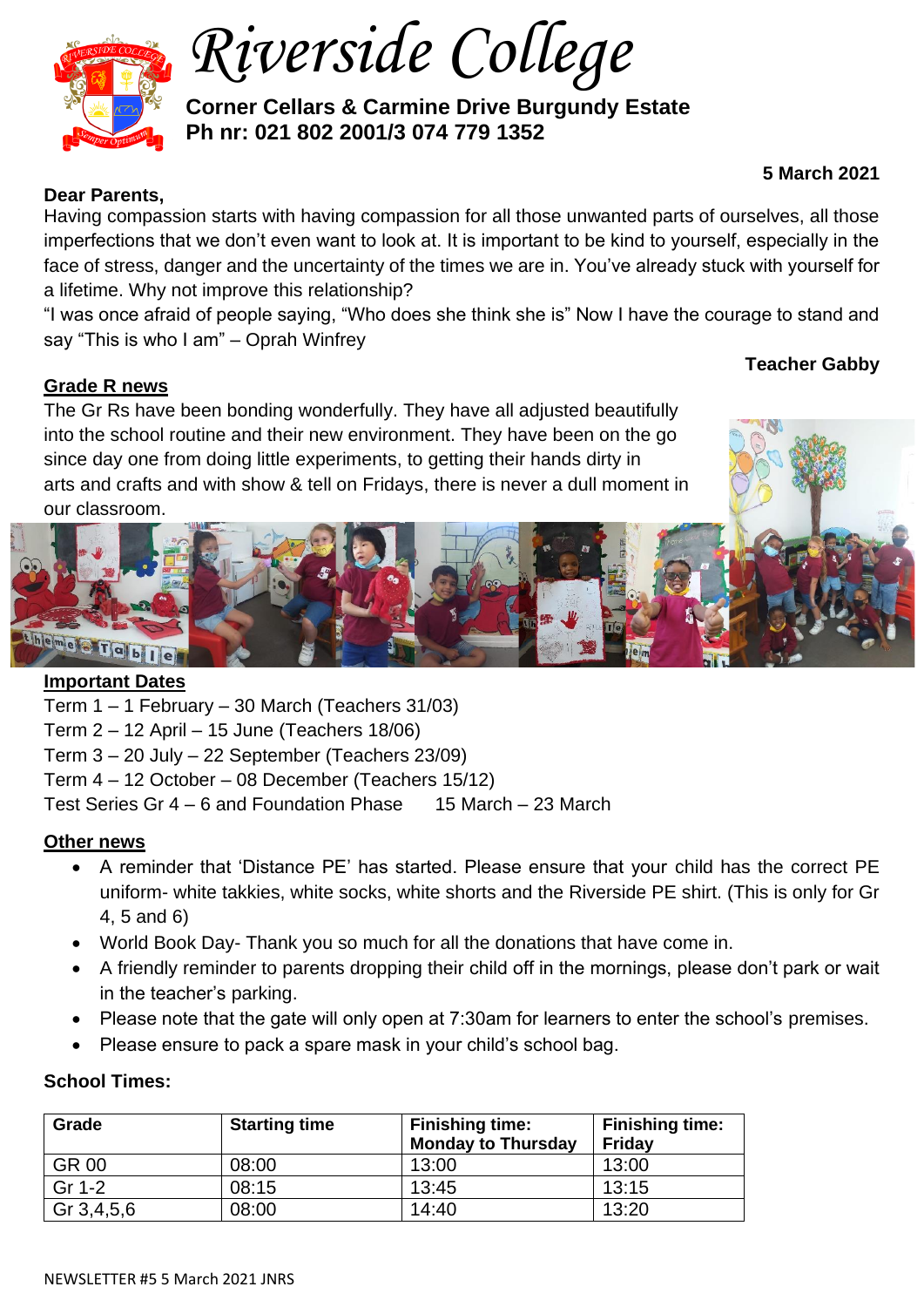#### **Stars of the week**

| Gr 00/000 | Mila Simpson         |
|-----------|----------------------|
| Gr R      | <b>Ethan Weber</b>   |
| Gr 1      | Kenzi Van Louw       |
| Gr 2      | <b>Eden Sinclair</b> |
| Gr 3      | Zara Samuels         |

Gr 4 Nikhil Govender

Gr 5 Nuha Mirando

Gr 6 Sinelizwi Bonongo

# **Happy Birthday!**

A very Happy Birthday to the following teacher and learners who celebrate their birthdays this week.

| Gr 2<br>Gr <sub>6</sub> | Miss Steyn<br><b>Haydn Crous</b> |
|-------------------------|----------------------------------|
| Gr <sub>6</sub>         | Liam Holden                      |
| Gr <sub>2</sub>         | <b>Eden Sinclair</b>             |
| Gr 1                    | <b>Onkgethile Mongalo</b>        |

02 March 02 March 03 March 05 March 06 March



## **Tuck-shop**

The tuck shop is open for those on the college premises.

#### **Covid 19 Safety Policy**

Please remind your child that they need to have a mask on at all times that covers their nose and mouth and that they must regularly wash their hands and sanitize. They are not allowed to be in physically contact with anyone and may not share food with one another. If we are going to keep our children, teachers and parents safe then we all need to comply with the safety protocols.

## **Message from our principal Mr. D Swart**

There are times that I sit on social media sites and just flick through everything that is there, no particular reason really, other than just taking my mind off the day at work or looking to see what has happened in the world around me. There are some funnies and some motivational stories now and then but, on the whole, it is fairly boring and really just mind numbing. You know exactly what I am talking about, but then, once in a while something catches your eye and makes you scroll back to it.

This is a quote I saw that made me go back, and as insignificant as it seems at first it is actually a very powerful statement about life in general and about what we are teaching our children about life and about success.

# *Those with empty cups attract other empty cups and expect to fill each other up.*

## *While those with their cups full attract other full cups*  **to cheers life with. Stacie Martin**

# **PRESCHOOLERS GR000 – GR R**

Planning for the week 08 – 12 March Theme for the week: My Five Senses

PLEASE SEND THE FOLLOWING: - Message Books daily

## PLEASE REMEMBER:

- A change of clothing every day
- A healthy snack + Water/Juice
- No fizzy cooldrinks or sweets

-A spare mask

WHAT WE WILL LEARN THIS WEEK: Letter: F f Number: 6

Stop wasting your time, your talents and your efforts with people who are going nowhere because they are too busy complaining about everyone else and about how unfair life is and about what victims they are to the circumstances in their lives. We are here to experience this life in all forms and to celebrate all the experiences that we have, but celebrations don't happen with empty cups! Empty cups also make the most noise, so stop for a moment and look to see if you are making a noise or if you are celebrating because your children are always watching and learning from you!